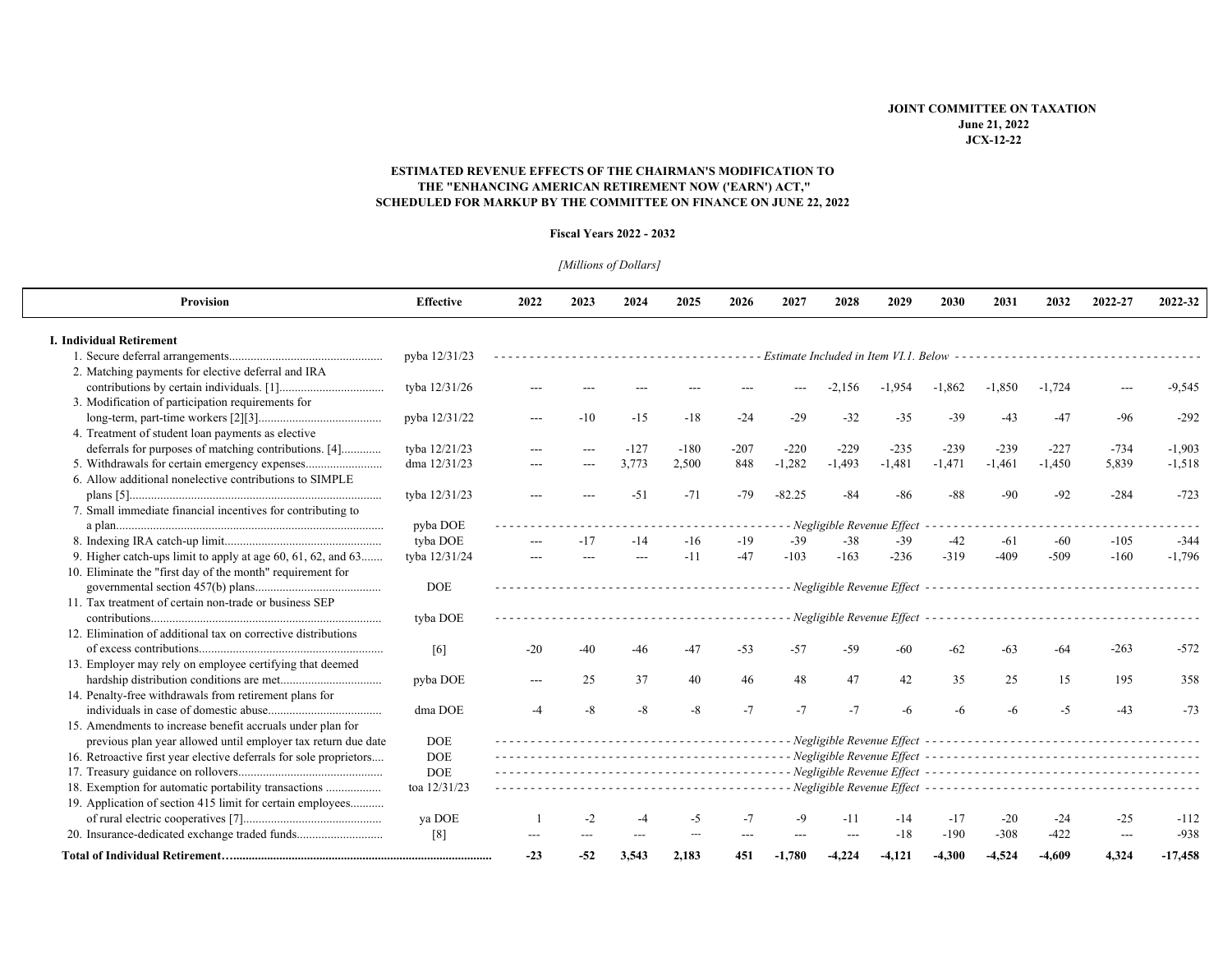| Provision                                                                                                | <b>Effective</b>   | 2022           | 2023           | 2024           | 2025           | 2026           | 2027         | 2028                              | 2029           | 2030            | 2031          | 2032           | 2022-27  | 2022-32  |
|----------------------------------------------------------------------------------------------------------|--------------------|----------------|----------------|----------------|----------------|----------------|--------------|-----------------------------------|----------------|-----------------|---------------|----------------|----------|----------|
| II. Retirees                                                                                             |                    |                |                |                |                |                |              |                                   |                |                 |               |                |          |          |
| 1. Increase in age for required beginning date for mandatory                                             |                    |                |                |                |                |                |              |                                   |                |                 |               |                |          |          |
|                                                                                                          | dma 12/31/21       |                |                | $\overline{a}$ |                |                |              | ---                               |                | $---$           | $---$         | -4,365         |          | -4,365   |
|                                                                                                          | $[9]$              | $-21$          | $-50$          | $-58$          | $-58$          | $-71$          | -86          | $-89$                             | $-97$          | $-109$          | $-110$        | $-125$         | $-344$   | $-874$   |
| 3. Remove required minimum distribution barriers for life                                                |                    |                |                |                |                |                |              |                                   |                |                 |               |                |          |          |
|                                                                                                          | <b>DOE</b>         | $-29$          | $-109$         | $-157$         | $-174$         | $-187$         | $-162$       | $-104$                            | 41             | 299             | 613           | 712            | $-818$   | 741      |
| 4. Eliminating a penalty on partial annuitization                                                        | [10]               | $\overline{4}$ | 10             | 20             | 32             | 53             | 70           | 89                                | 111            | 103             | 85            | 66             | 189      | 644      |
| 5. Reduction in excise tax on certain accumulations in qualified                                         |                    |                |                |                |                |                |              |                                   |                |                 |               |                |          |          |
| 6. Clarification of substantially equal periodic payment rule                                            | tyba DOE           | $-3$           | $-7$           | $-8$           | $-8$           | $-8$           | $-8$         | $-9$<br>Negligible Revenue Effect | $-9$           | $-9$<br>$- - -$ | $-9$<br>$  -$ | $-10$          | $-43$    | $-89$    |
| 7. Recovery of retirement plan overpayments                                                              | $[11]$<br>pyba DOE | ---            | 130            | 100            | 40             | 80             | 70           | 20                                | $-50$          | $-100$          | -140          | 90             | 420      | 240      |
|                                                                                                          |                    | $\overline{a}$ | $\overline{a}$ | $\overline{a}$ | $-39$          | $-52$          | $-53$        | $-55$                             | -56            | $-57$           | $-59$         | $-60$          | $-145$   | $-431$   |
|                                                                                                          |                    | $\overline{a}$ | $---$          | $-13$          | $-18$          | $-18$          | $-19$        | $-19$                             | $-19$          | $-20$           | $-20$         | $-21$          | $-68$    | $-167$   |
| 10. One-time election for qualified charitable distribution to                                           |                    |                |                |                |                |                |              |                                   |                |                 |               |                |          |          |
| split-interest entity; increase in charitable distribution                                               |                    |                |                |                |                |                |              |                                   |                |                 |               |                |          |          |
|                                                                                                          | tyba DOE           | $-106$         | $-815$         | $-580$         | $-128$         | -56            | $-53$        | -49                               | $-45$          | -41             | $-37$         | $-32$          | $-1,738$ | $-1,941$ |
| 11. Exception to penalty on early distributions from                                                     |                    |                |                |                |                |                |              |                                   |                |                 |               |                |          |          |
| qualified plans for individuals with a terminal illness                                                  | dma DOE            | 8              | 16             | 17             | 16             | 17             | 16           | 13                                | 10             | 3               | $-1$          | $-7$           | 89       | 108      |
| 12. Surviving spouse election to be treated as employee                                                  | cyba 12/31/23      | $\overline{a}$ | $---$          | $-24$          | $-42$          | $-68$          | $-88$        | $-115$                            | $-146$         | $-176$          | $-205$        | $-236$         | $-223$   | $-1,101$ |
| 13. Long-term care contracts purchased with retirement                                                   |                    |                |                |                |                |                |              |                                   |                |                 |               |                |          |          |
|                                                                                                          | da 3ya DOE         | $---$          |                | $\overline{a}$ | $\,$ 8 $\,$    | -11            | 11           | 13                                | 12             | 12              | 12            | 14             | 30       | 93       |
|                                                                                                          |                    | $-147$         | $-825$         | $-703$         | $-371$         | $-300$         | $-303$       | $-305$                            | $-248$         | -96             | 129           | $-3.974$       | $-2,652$ | $-7,141$ |
|                                                                                                          |                    |                |                |                |                |                |              |                                   |                |                 |               |                |          |          |
| III. Public Safety Officers and Military<br>1. Credit for small employers providing retirement plans for |                    |                |                |                |                |                |              |                                   |                |                 |               |                |          |          |
|                                                                                                          | DOE.               |                | $-13$          | $-18$          | $-19$          | $-21$          | $-22$        | $-23$                             | $-23$          | -24             | $-25$         | $-26$          | $-93$    | $-214$   |
|                                                                                                          | dma DOE            | $\sim$         | $[15]$         | $[15]$         | $[15]$         | $[15]$         | $[15]$       | $[15]$                            | [16]           | $-1$            | $-1$          | $-1$           | $[15]$   | $-2$     |
| 3. Exclusion of certain disability-related first responder                                               | arwrt              |                |                |                |                |                |              |                                   |                |                 |               |                |          |          |
|                                                                                                          | tyba 12/31/27      |                |                |                |                |                |              | $-340$                            | $-545$         | $-579$          | $-615$        | -656           | $---$    | $-2,735$ |
| 4. Repeal of direct payment requirement on exclusion from gross                                          |                    |                |                |                |                |                |              |                                   |                |                 |               |                |          |          |
| income of distributions from governmental plans for health and                                           |                    |                |                |                |                |                |              |                                   |                |                 |               |                |          |          |
|                                                                                                          | dma DOE            |                | $-19$          | $-22$          | -26            | $-31$          | $-35$        | $-39$                             | -44            | -49             | $-53$         | -58            | $-133$   | $-377$   |
| 5. Modification of eligible age for exemption from early                                                 |                    |                |                |                |                |                |              |                                   |                |                 |               |                |          |          |
|                                                                                                          | dma DOE            | [15]           | $\overline{1}$ | $\overline{1}$ | $\overline{1}$ | $\overline{1}$ | $\mathbf{1}$ | $\overline{1}$                    | $\overline{1}$ | 2               | -1            | $\overline{1}$ | 5        | 11       |
| 6. Exception from early withdrawal penalty for certain State                                             |                    |                |                |                |                |                |              |                                   |                |                 |               |                |          |          |
|                                                                                                          | dma DOE            | $\overline{2}$ | 3              | 3              | 2              | $\overline{2}$ | 2            | $\overline{1}$                    |                | [16]            | $[16]$        | $-1$           | 14       | 15       |
|                                                                                                          |                    | $\overline{2}$ | $-28$          | $-36$          | $-42$          | -49            | $-54$        | -400                              | $-610$         | $-651$          | $-693$        | $-741$         | $-207$   | $-3,302$ |
| <b>IV. Nonprofits and Educators</b>                                                                      |                    |                |                |                |                |                |              |                                   |                |                 |               |                |          |          |
|                                                                                                          | aia DOE            |                |                |                |                |                |              | Negligible Revenue Effect         |                |                 |               |                |          |          |
|                                                                                                          | pyba DOE           | $[17]$         | 10             | 24             | 38             | 46             | 55           | 66                                | 70             | 73              | 73            | 75             | 173      | 530      |
|                                                                                                          | pyba DOE           | $\overline{a}$ | $-4$           | $-7$           | $-10$          | $-14$          | $-18$        | $-22$                             | $-26$          | $-31$           | $-36$         | $-42$          | $-52$    | $-211$   |
|                                                                                                          |                    | $[17]$         | 6              | 17             | 28             | 32             | 37           | 44                                | 44             | 42              | 37            | 33             | 121      | 319      |
| V. Disaster Relief – Special Rules for Use of Retirement Funds in                                        |                    |                |                |                |                |                |              |                                   |                |                 |               |                |          |          |

1,929 - 1,200 -1,929 - 1,200 -1,929 - 1,200 - 158 - 476 - 676 - 194 - 381 - 76 - 138 - 142 - 146 - 150 - 154 - 1,200

Page 2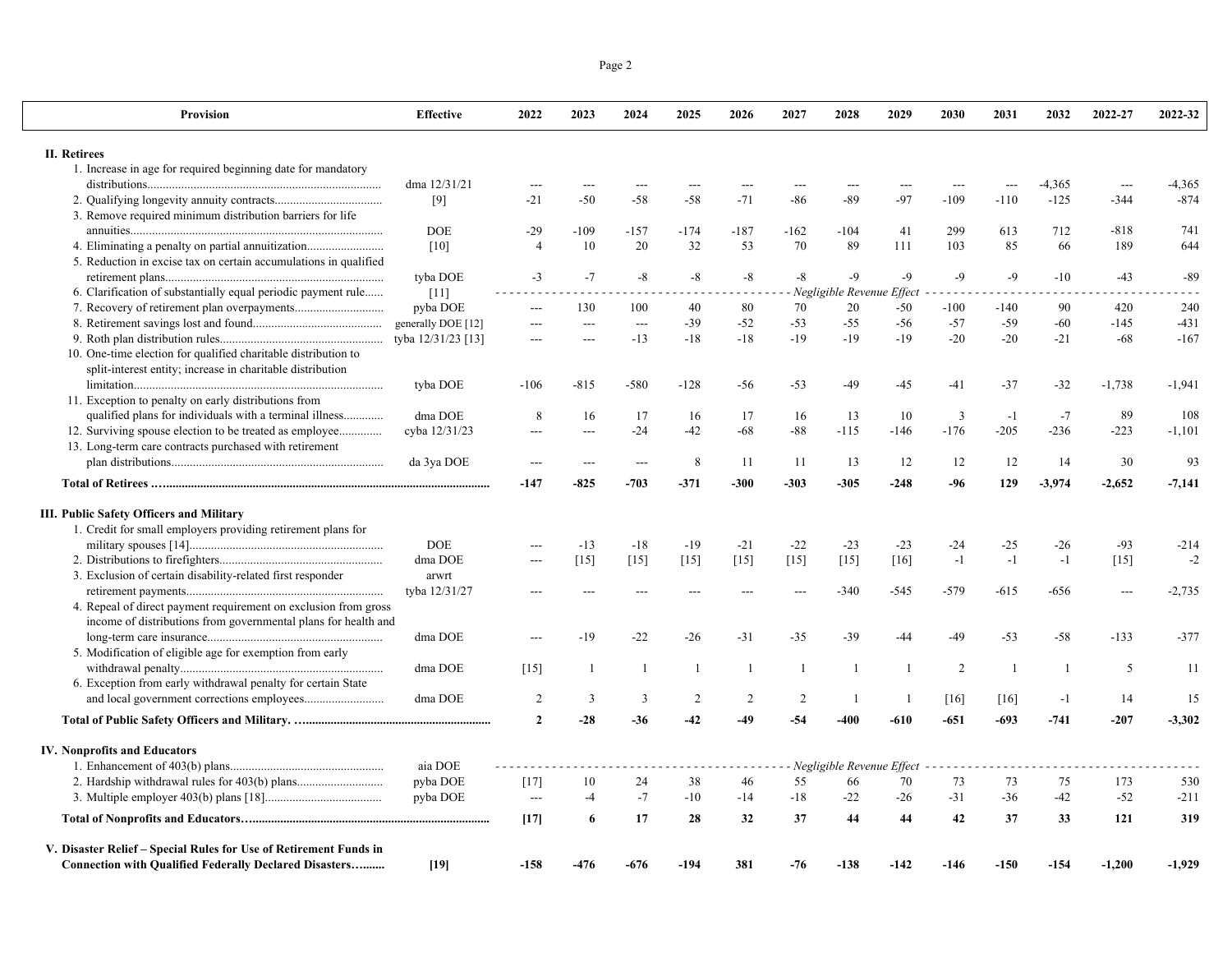|--|

| Provision                                                          | <b>Effective</b> | 2022           | 2023           | 2024   | 2025   | 2026   | 2027                                   | 2028   | 2029     | 2030     | 2031     | 2032     | 2022-27                  | 2022-32  |
|--------------------------------------------------------------------|------------------|----------------|----------------|--------|--------|--------|----------------------------------------|--------|----------|----------|----------|----------|--------------------------|----------|
| <b>VI. Employer Plans</b>                                          |                  |                |                |        |        |        |                                        |        |          |          |          |          |                          |          |
| 1. Credit for employers with respect to modified safe              |                  |                |                |        |        |        |                                        |        |          |          |          |          |                          |          |
|                                                                    | $[21]$           |                |                | $-48$  | $-135$ | $-229$ | $-316$                                 | $-396$ | $-459$   | $-516$   | $-578$   | -646     | $-728$                   | $-3,324$ |
| 2. Application of top heavy rules to defined contribution plans    |                  |                |                |        |        |        |                                        |        |          |          |          |          |                          |          |
|                                                                    | pyba DOE         |                | 19             | 33     | 35     | 37     | 40                                     | 43     | 45       | 49       | 52       | 55       | 164                      | 408      |
| 3. Increase in credit limitation for small employer pension        |                  |                |                |        |        |        |                                        |        |          |          |          |          |                          |          |
|                                                                    | tyba 12/31/23    |                | $---$          | $-7$   | $-24$  | -44    | $-63$                                  | $-78$  | $-89$    | -98      | $-107$   | $-117$   | $-138$                   | $-628$   |
| 4. Expansion of Employee Plans Compliance Resolution               |                  |                |                |        |        |        |                                        |        |          |          |          |          |                          |          |
|                                                                    | <b>DOE</b>       |                |                | $-5$   | $-5$   | $-6$   | $-6$                                   | $-6$   | -6       | -6       | $-6$     | $-6$     | $-21$                    | $-52$    |
| 5. Application of credit for small employer pension plan           |                  |                |                |        |        |        |                                        |        |          |          |          |          |                          |          |
| start-up costs to employers which join an existing plan            | $[22]$           | ---            | [16]           | [16]   | $-12$  | $-18$  | $-23$                                  | $-26$  | $-29$    | $-31$    | $-34$    | $-37$    | $-57$                    | $-214$   |
| 6. Safe harbor for corrections of employee elective deferral       |                  |                |                |        |        |        |                                        |        |          |          |          |          |                          |          |
|                                                                    | $[23]$           |                |                | 37     | 62     | 63     | 65                                     | 66     | 68       | 70       | 72       | 74       | 227                      | 577      |
|                                                                    | pyba 12/31/23    |                |                | $-44$  | $-74$  | $-101$ | $-124$                                 | $-144$ | $-164$   | $-183$   | $-199$   | $-215$   | $-343$                   | $-1,248$ |
|                                                                    | tyba 12/31/23    | $\overline{a}$ | $\overline{a}$ | $-118$ | $-164$ | $-183$ | $-192$                                 | $-197$ | $-201$   | $-206$   | $-211$   | $-216$   | $-657$                   | $-1,688$ |
| 9. Employers allowed to replace SIMPLE retirement accounts         |                  |                |                |        |        |        |                                        |        |          |          |          |          |                          |          |
|                                                                    | pyba 12/31/23    |                |                |        |        |        | Estimate Included In Item VI.8. Above- |        |          |          |          |          |                          |          |
| 10. Starter $401(k)$ plans for employers with no retirement plan   | pyba 12/31/23    | $\overline{a}$ |                | $-6$   | $-13$  | $-25$  | $-37$                                  | $-49$  | $-63$    | $-78$    | $-95$    | $-113$   | $-81$                    | $-479$   |
| 11. Credit for small employers that adopt an automatic portability |                  |                |                |        |        |        |                                        |        |          |          |          |          |                          |          |
|                                                                    | tyba DOE         | $---$          | $-1$           | $-2$   | $-2$   | $-2$   | $-3$                                   | $-3$   | $-2$     | $-1$     | $-1$     | $-1$     | $-10$                    | $-18$    |
|                                                                    | tyba 12/31/23    | $---$          |                | $-26$  | $-43$  | $-54$  | $-65$                                  | $-75$  | $-86$    | -98      | $-112$   | $-125$   | $-188$                   | $-685$   |
|                                                                    | $[29]$           | $-69$          | $-40$          | $-9$   | $-24$  | $-10$  | 13                                     | 35     | 52       | 64       | 78       | 99       | $-139$                   | 190      |
| 14. Enhancing retiree health benefits in pension plans [30]        | tma DOE          | 18             | 36             | 38     | 40     | 65     | 86                                     | 87     | 87       | 87       | 90       | 96       | 283                      | 730      |
| 15. Deferral of tax for certain sales of employer stock to         |                  |                |                |        |        |        |                                        |        |          |          |          |          |                          |          |
| employee stock ownership plan sponsored by S corporation           | sa 12/31/27      | ---            | $---$          | ---    | $---$  | ---    | $\overline{a}$                         | $-188$ | $-281$   | $-337$   | $-413$   | $-523$   | $\overline{\phantom{a}}$ | $-1,743$ |
|                                                                    |                  | $-51$          | 14             | $-158$ | $-359$ | $-507$ | $-625$                                 | $-931$ | $-1,128$ | $-1,285$ | $-1,463$ | $-1,675$ | $-1,689$                 | $-8,174$ |
| <b>VII. Notices</b>                                                |                  |                |                |        |        |        |                                        |        |          |          |          |          |                          |          |
| 1. Review and report to the Congress relating to reporting and     |                  |                |                |        |        |        |                                        |        |          |          |          |          |                          |          |
|                                                                    | <b>DOE</b>       |                |                |        |        |        |                                        |        |          |          |          |          |                          |          |
|                                                                    | <b>DOE</b>       |                |                |        |        |        |                                        |        |          |          |          |          |                          |          |
| 3. Eliminating unnecessary plan requirements related to            |                  |                |                |        |        |        |                                        |        |          |          |          |          |                          |          |
|                                                                    | pyba DOE         |                |                |        |        |        |                                        |        |          |          |          |          |                          |          |
|                                                                    |                  |                |                |        |        |        |                                        |        |          |          |          |          |                          |          |
|                                                                    |                  |                |                |        |        |        |                                        |        |          |          |          |          |                          |          |
| <b>VIII. Technical Modifications</b>                               |                  |                |                |        |        |        |                                        |        |          |          |          |          |                          |          |
| 1. Repayment of qualified birth or adoption distribution           |                  |                |                |        |        |        |                                        |        |          |          |          |          |                          |          |
|                                                                    | $[31]$           |                |                |        |        |        |                                        |        |          |          |          |          |                          |          |
| 2. Amendments relating to Setting Every Community Up               |                  |                |                |        |        |        |                                        |        |          |          |          |          |                          |          |
|                                                                    | $[32]$           |                |                |        |        |        |                                        |        |          |          |          |          |                          |          |
| 3. Modification of required minimum distribution roles for         |                  |                |                |        |        |        |                                        |        |          |          |          |          |                          |          |
|                                                                    | cyba DOE         |                |                |        |        |        |                                        |        |          |          |          |          |                          |          |
|                                                                    |                  |                |                |        |        |        |                                        |        |          |          |          |          |                          |          |
| IX. Plan Amendments – Provisions Relating to Plan                  |                  |                |                |        |        |        |                                        |        |          |          |          |          |                          |          |
|                                                                    | <b>DOE</b>       |                |                |        |        |        |                                        |        |          |          |          |          |                          |          |
|                                                                    |                  |                |                |        |        |        |                                        |        |          |          |          |          |                          |          |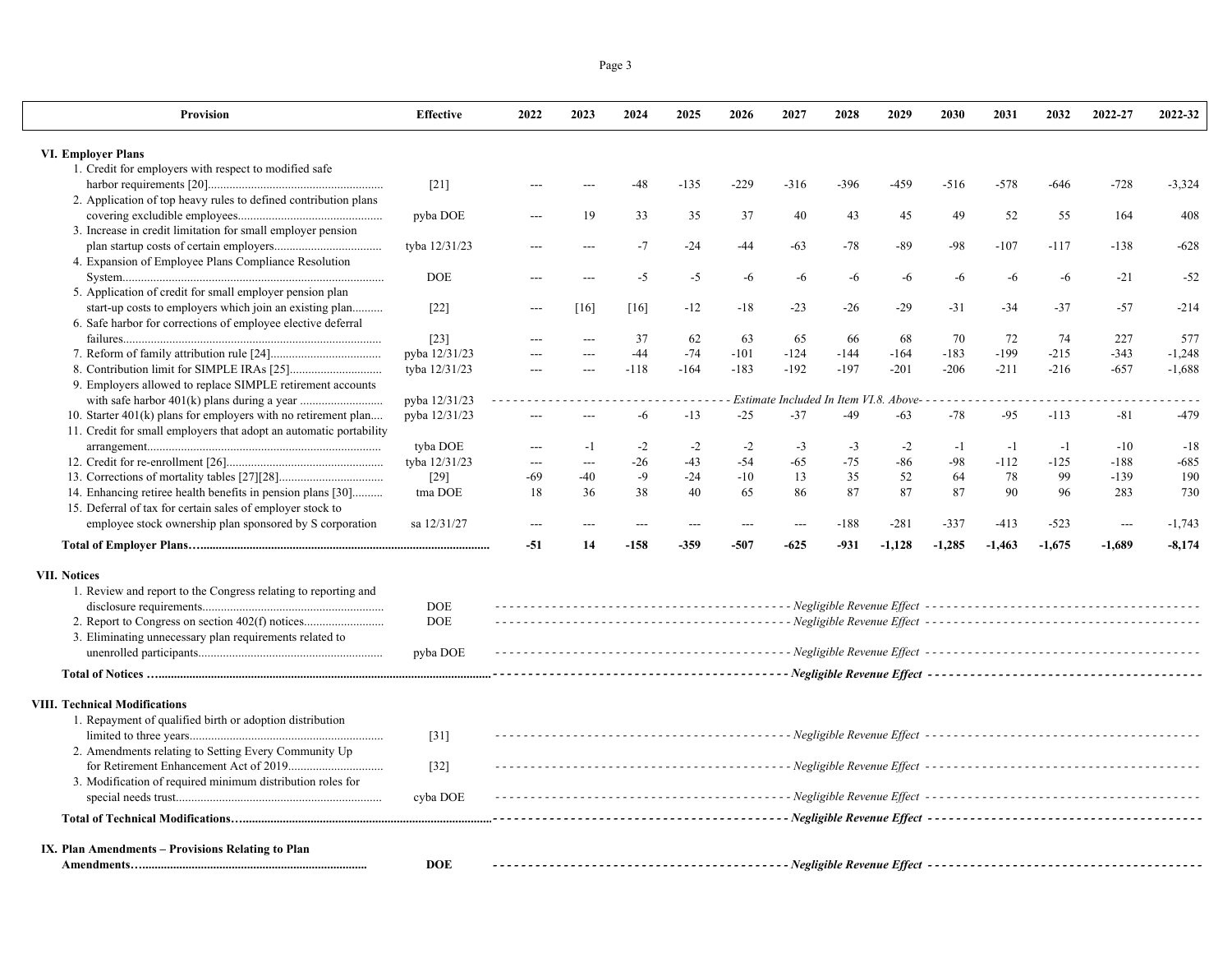| Provision                                                                                                                                           | <b>Effective</b>            | 2022   | 2023 | 2024  | 2025  | 2026  | 2027   | 2028                                                                 | 2029   | 2030   | 2031     | 2032   | 2022-27 | 2022-32  |
|-----------------------------------------------------------------------------------------------------------------------------------------------------|-----------------------------|--------|------|-------|-------|-------|--------|----------------------------------------------------------------------|--------|--------|----------|--------|---------|----------|
| X. Tax Court Retirement Proposals [33][34]<br>1. Proposals relating to judges of the Tax Court<br>2. Retirement and recall for special trial judges | <b>DOE</b><br><b>DOE</b>    |        |      | [16]  | [16]  | [16]  | 1161   | [16]<br>Estimate Included in Item X.1. Above - -                     | [16]   | [16]   | [16]     | [16]   |         |          |
|                                                                                                                                                     |                             |        |      | [16]  | [16]  | [16]  | $[16]$ | [16]                                                                 | [16]   | $[16]$ | [16]     | [16]   |         |          |
| <b>XI. Revenue Provisions</b><br>2. Elective deferrals generally limited to regular contribution                                                    | tyba 12/31/23               |        |      |       | 43    | 59    | 75     | 79                                                                   | 94     | 107    | 120      | 132    | 203     | 735      |
|                                                                                                                                                     | tyba 12/31/23               |        |      | 2.674 | 3.415 | 3,331 | 3,520  | 3,107                                                                | 2.960  | 2,484  | 1,984    | 1,581  | 12,939  | 25,055   |
| 3. Optional treatment of employer matching and nonelective                                                                                          | cma 12/31/22                |        | 620  | 835   | 1,018 | 1.386 | 1.619  | 1,509                                                                | 1,678  | 1,706  | 1,701    | 1.580  | 5.478   | 13,652   |
|                                                                                                                                                     |                             |        |      | 3.535 | 4.476 | 4.775 | 5,214  | 4.696                                                                | 4.732  | 4.297  | 3.805    | 3.292  | 18,620  | 39,442   |
| <b>XII. Other Provisions</b><br>1. Assist savers in recovering unclaimed savings bonds<br>2. Modification of age requirements for qualified ABLE    | <b>DOE</b><br>tyba 12/31/25 |        |      |       |       |       |        | Estimate to be Provided by the Congressional Budget Office<br>$-120$ | -166   | $-238$ | $-315$   | $-406$ | $-70$   | $-1,316$ |
|                                                                                                                                                     |                             |        |      |       |       | -10   | -60    | $-120$                                                               | $-166$ | $-238$ | $-315$   | $-406$ | $-70$   | $-1.316$ |
|                                                                                                                                                     |                             |        |      |       | $-7$  | $-12$ | -17    | -40                                                                  | -45    |        | $-57$    | -62    | $-39$   | $-293$   |
|                                                                                                                                                     |                             | $-378$ | -744 | 5,522 | 5.715 | 4.762 | 2.336  |                                                                      |        |        | $-3,231$ | -8.298 | 17,207  | 144      |

Joint Committee on Taxation

NOTE: Details may not add to totals due to rounding. The date of enactment is assumed to be July 1, 2022.

## Legend for "Effective" column:

| $aia =$ amounts invested after                                                    | $dma =$ distributions made after            |       |       |                       |       |       |       |                           | $toa$ = transactions occurring after    |       |       |         |         |  |  |  |
|-----------------------------------------------------------------------------------|---------------------------------------------|-------|-------|-----------------------|-------|-------|-------|---------------------------|-----------------------------------------|-------|-------|---------|---------|--|--|--|
| $arwt =$ amounts received with respect to                                         | $DOE = date of enactment$                   |       |       |                       |       |       |       |                           | $t$ yba = taxable years beginning after |       |       |         |         |  |  |  |
| $cma =$ contributions made after                                                  | $pyba = plan \text{ years beginning after}$ |       |       |                       |       |       |       | $ya = \text{years after}$ |                                         |       |       |         |         |  |  |  |
| $cyba = calendar \, years \, beginning \, after$                                  | $sa = sales after$                          |       |       | $3ya = 3 years$ after |       |       |       |                           |                                         |       |       |         |         |  |  |  |
| $da =$ distributions after                                                        | $tma = transfers made after$                |       |       |                       |       |       |       |                           |                                         |       |       |         |         |  |  |  |
| [1] Estimate assumes a contribution limit of \$2,000; revised income limitations. |                                             |       |       |                       |       |       |       |                           |                                         |       |       |         |         |  |  |  |
| [2] Estimate includes the following budget effects:                               | 2022                                        | 2023  | 2024  | 2025                  | 2026  | 2027  | 2028  | 2029                      | 2030                                    | 2031  | 2032  | 2022-27 | 2022-32 |  |  |  |
|                                                                                   | $---$                                       | $-10$ | $-15$ | $-18$                 | $-24$ | $-29$ | $-32$ | $-35$                     | $-39$                                   | -43   | $-47$ | -96     | $-292$  |  |  |  |
|                                                                                   | $---$                                       |       | $-14$ | $-16$                 | $-22$ | $-26$ | $-29$ | $-32$                     | $-35$                                   | $-39$ | $-42$ | $-87$   | $-264$  |  |  |  |
|                                                                                   | $---$                                       |       | - 1   | $-2$                  | $-Z$  | $-1$  | -3    | $-1$                      |                                         | -4    | - -   | $-9$    | $-28$   |  |  |  |

[3] The clarification of the vesting rule is effective as if included in the enactment of Section 112 of the "Setting Every Community Up for Retirement Enhancement Act of 2019 ('SECURE Act')."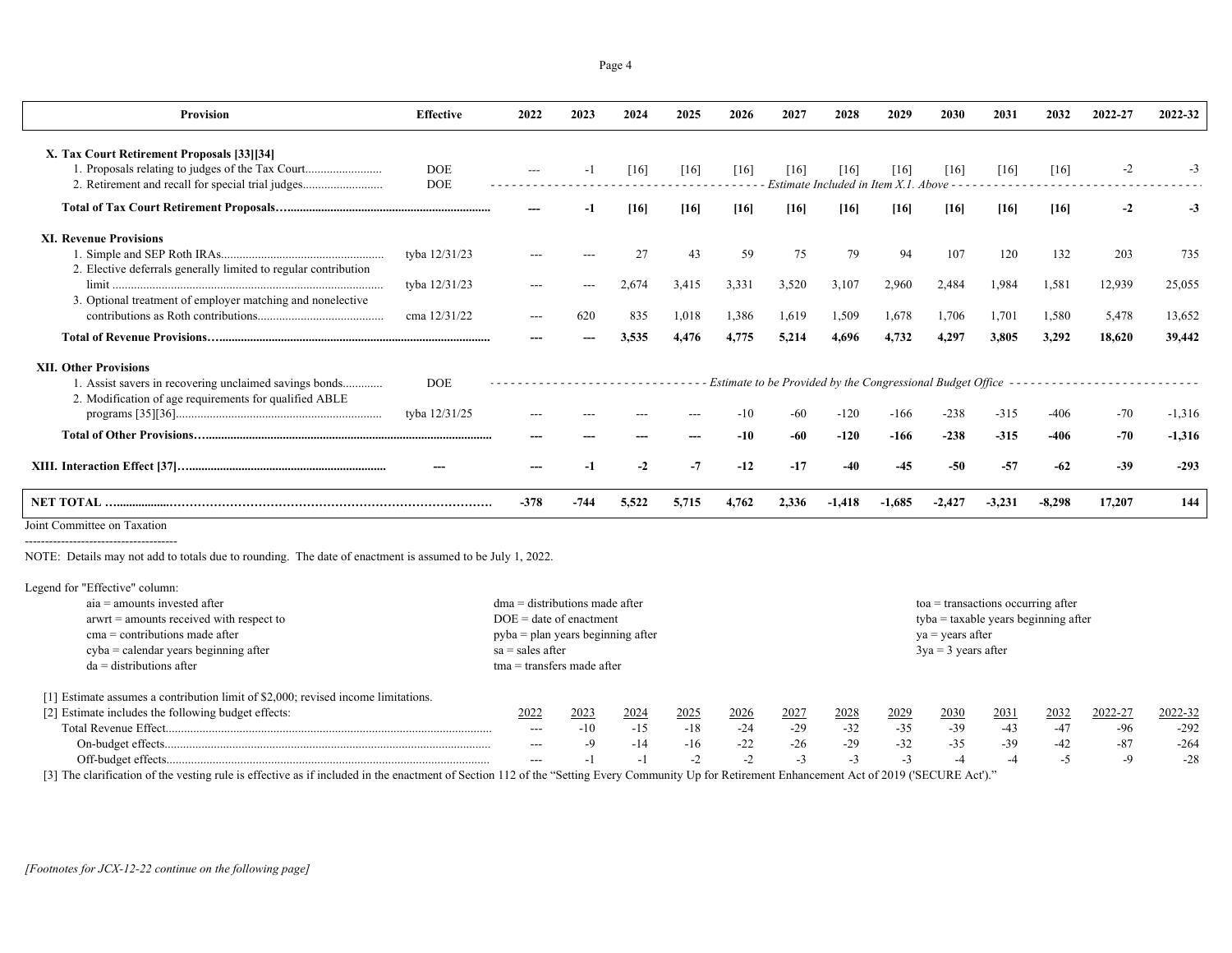### **Footnotes for JCX-12-22 continued:**

[21] Effective for taxable years which include any portion of a plan year beginning after December 21, 2023.